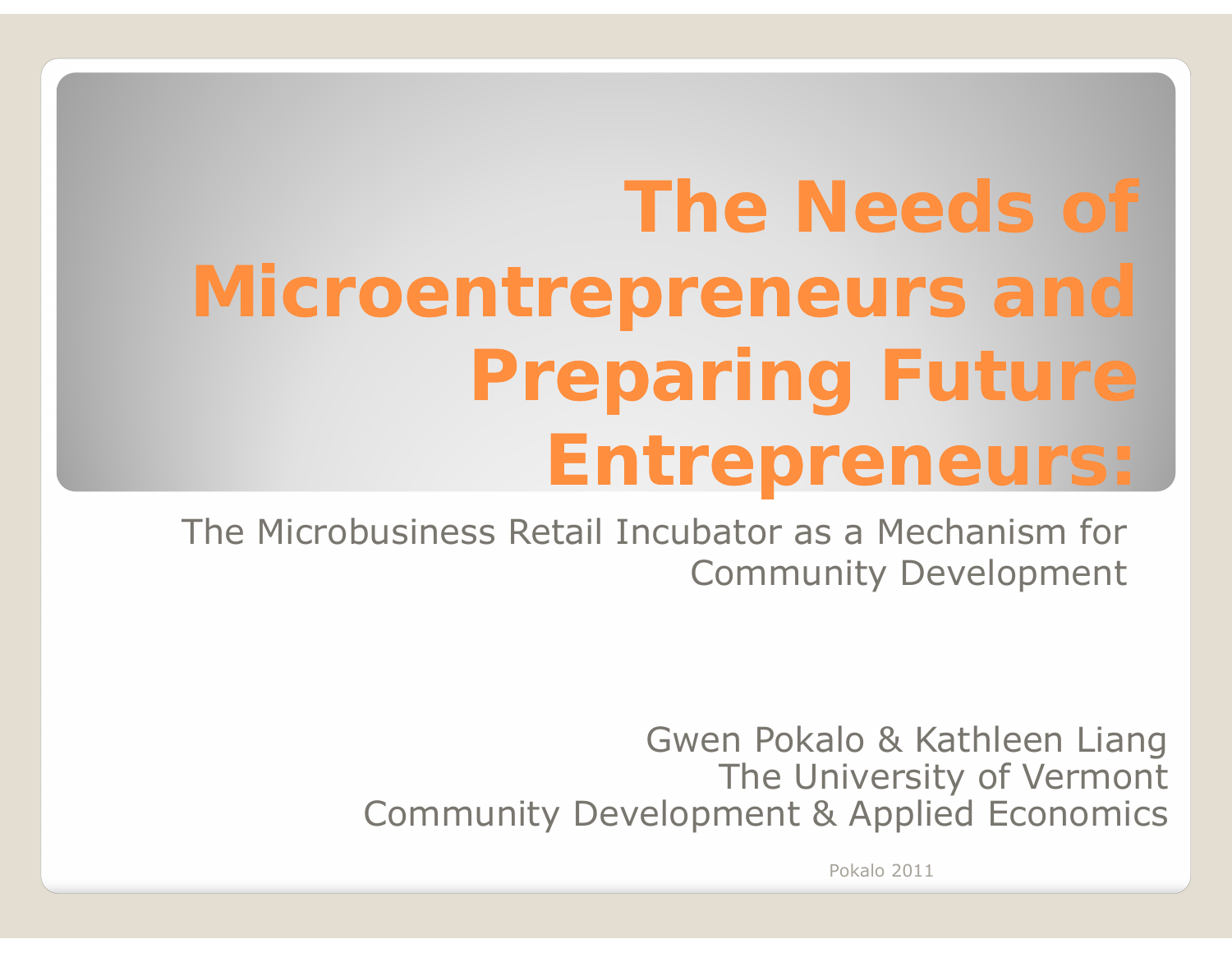### Community Culture of Entrepreneurship

- Environment to help prepare future entrepreneurs
- Assistance needed from outside the firm in microentrepreneur community for



**Research Background**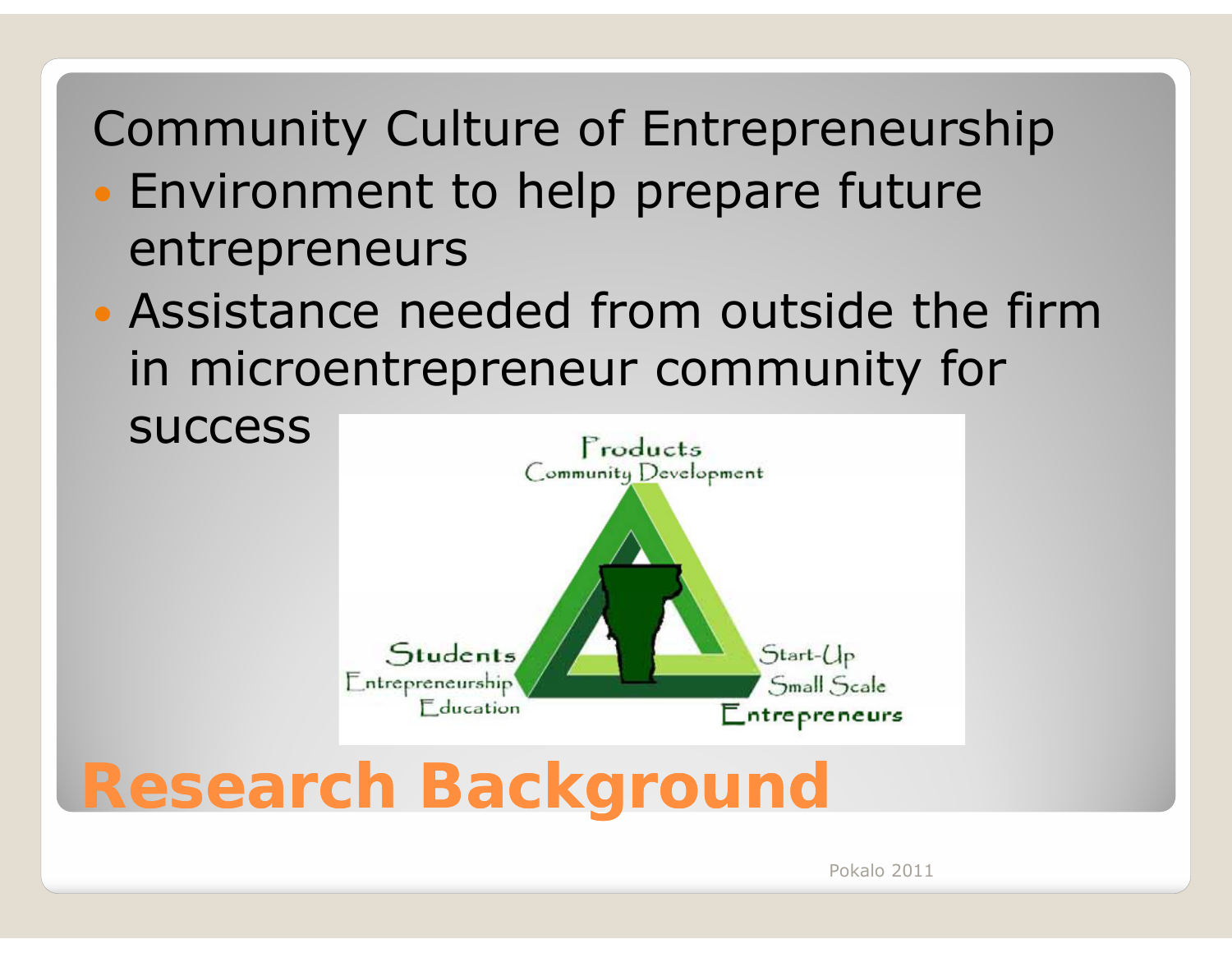

### **Microenterprise**

Def: "Enterprises with 5 employees or less and require \$35,000 or less in startup capital"

Inner city, International Context

#### **Outcomes**

- Economic Multiplier Effect
- Job Creation
- Empowerment
- Hope
- Civic Participation

Key Studies:

- Bosworth, 2006 (Rural)
- Korsching & Allen, 2004 (Rural)
- Servon, 1997
- Servon & Doshna, 2000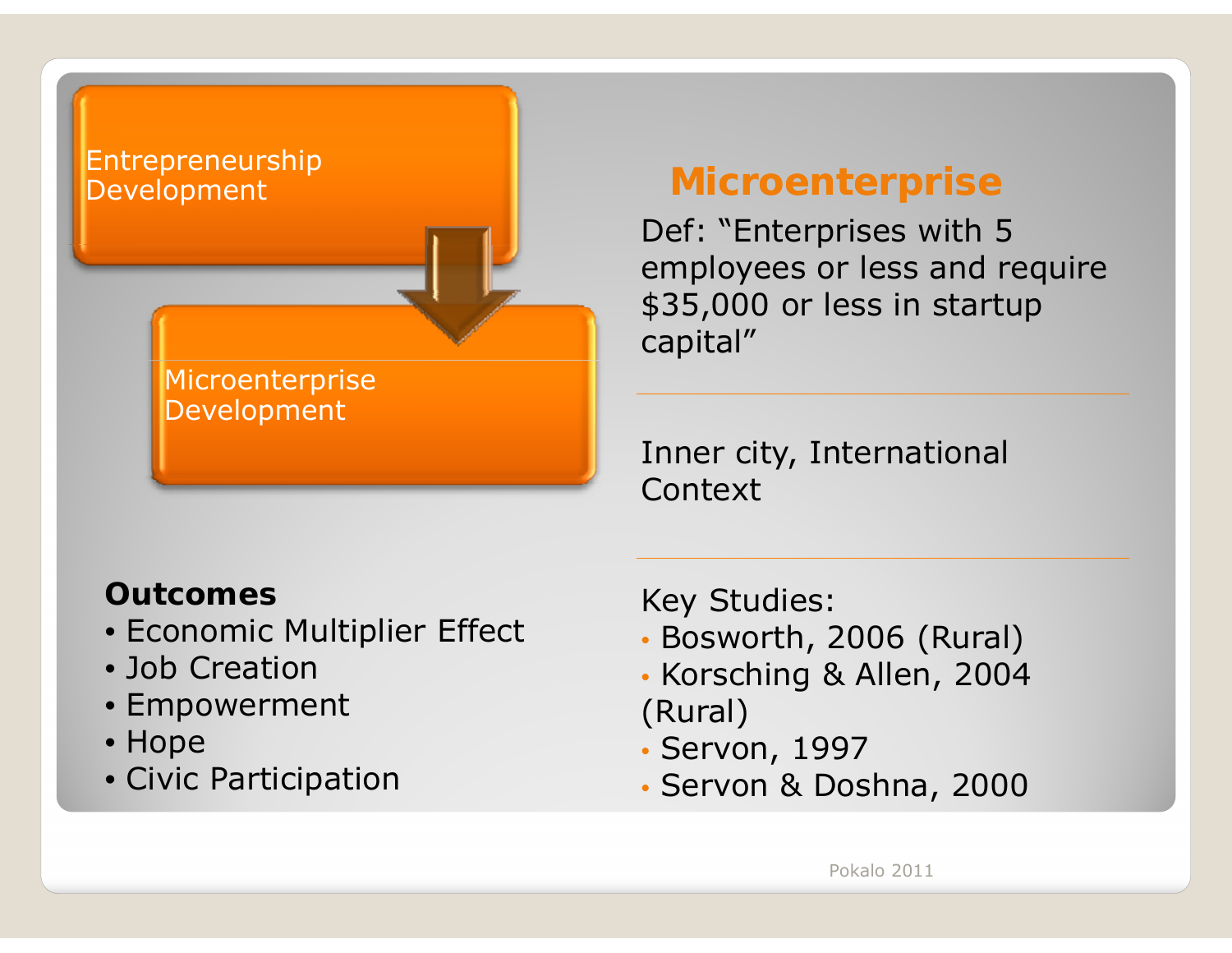#### Entrepreneurship Development

#### Entrepreneurship Education

Student-Run Enterprises (SREs) University-Hosted Incubators

### **Entrepreneurship Education**

Potential Entrepreneur<br>Needs:

- Community engagement
- Learn what the business world is like
- Develop skills to start a<br>business business

#### **Outcomes**

- Experiential, Applied Learning
- Community Engagement
- $\bullet$  Empowerment
- Key Studies: •Daly, 2001 •Lendner & Dowling, 2007 •McCrea, 2010 Mian 1996 •Mian, •Warner & Daugherty, 2004 •Wood, 2003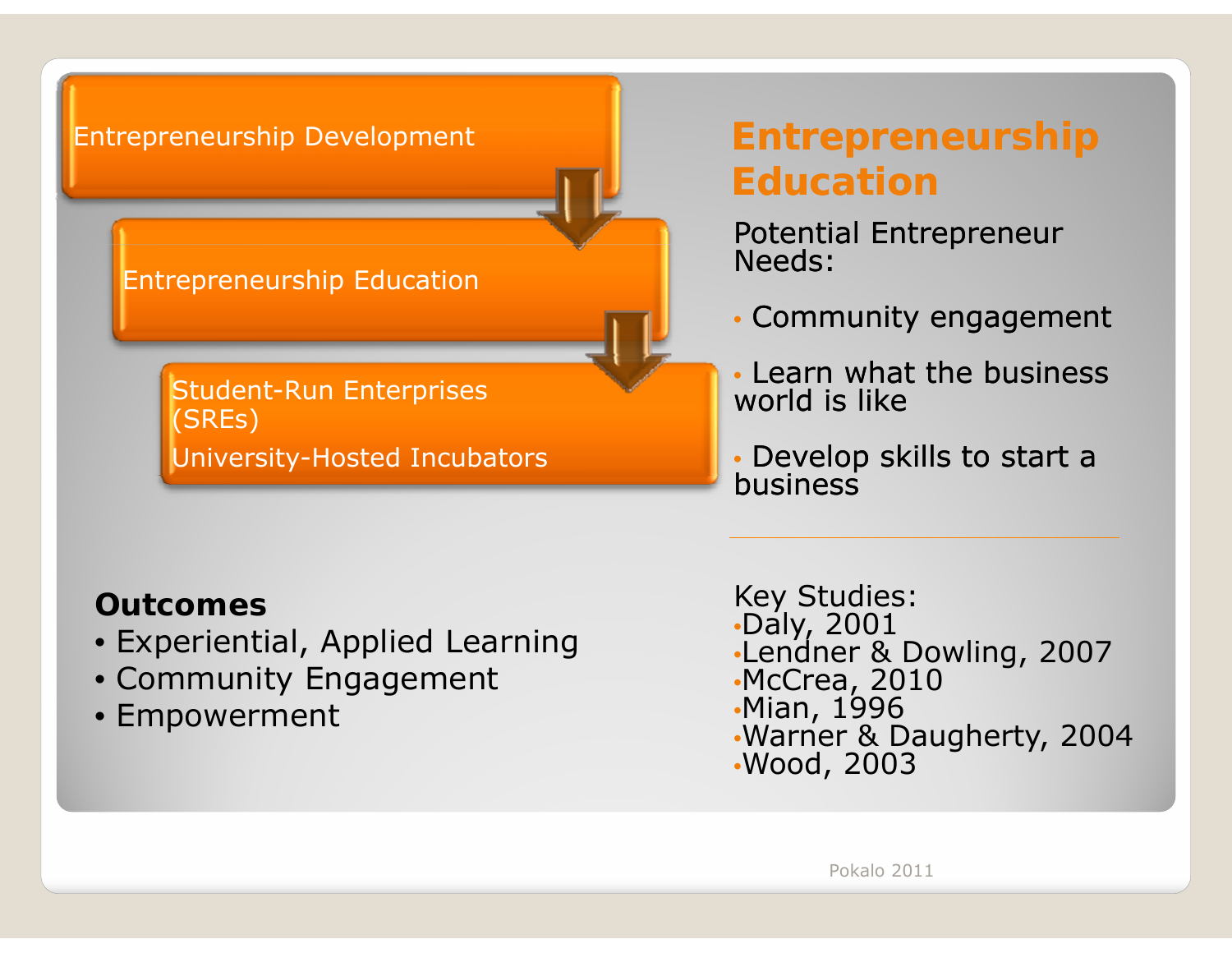Human Capital: the skills, capabilities, experience, knowledge experience, knowledge besplaces, Wergeles, & experience, knowledge besplaces, Wergeles, & community (Phillips & Pittman, 2009) Rosenbusch, 201

> Entrepreneurs **Students Academics** Public, private donors

Key Studies:

- •Becker, 1969 (Human K)
- •McGuigan, 2009
- •Pena,2002
- • Unger, Rauch, Frese, & Rosenbusch, 2011
- •Woods & Gibbons, 2010



## **Economic Gardening Through Service Service-Learning Learning**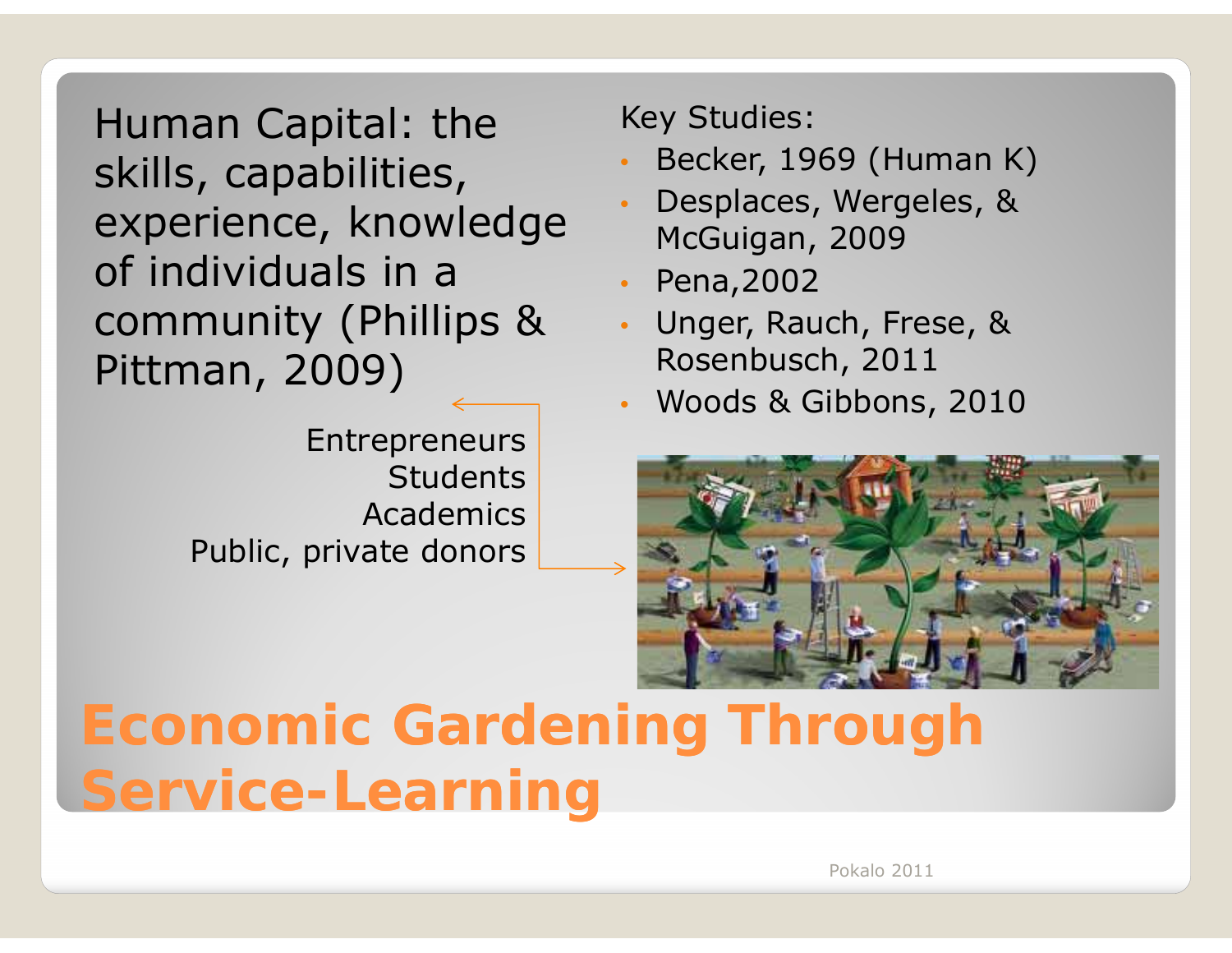### "A course-based, credit-bearing educational experience in which students

- (a) participate in an organized service activity that meets identified community needs and
- $(b)$  reflect on the service activity in such a way as to gain further understanding of course content, a broader appreciation of the discipline, and an enhanced sense of civic responsibility"

--Bringle and Hatcher (1999)

# **Service Service-Learning Learning**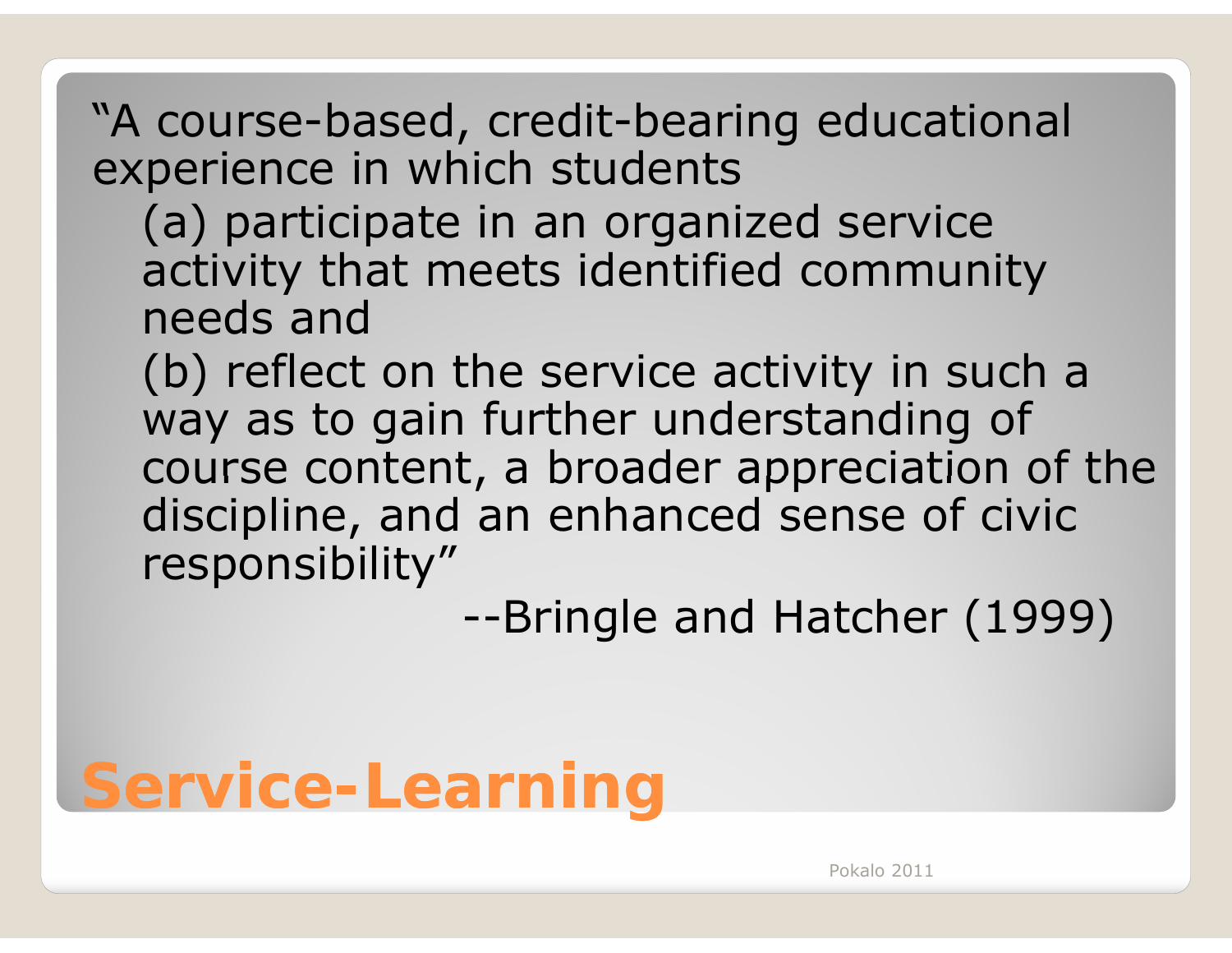Methods: Systematic literature review & personal interviews

"The common thread of SREs is that no two are alike"

- Case analysis Publications limited
- First 5 years of startup

## **R h P Research Purpose: Compare SREs ––Service-Learning**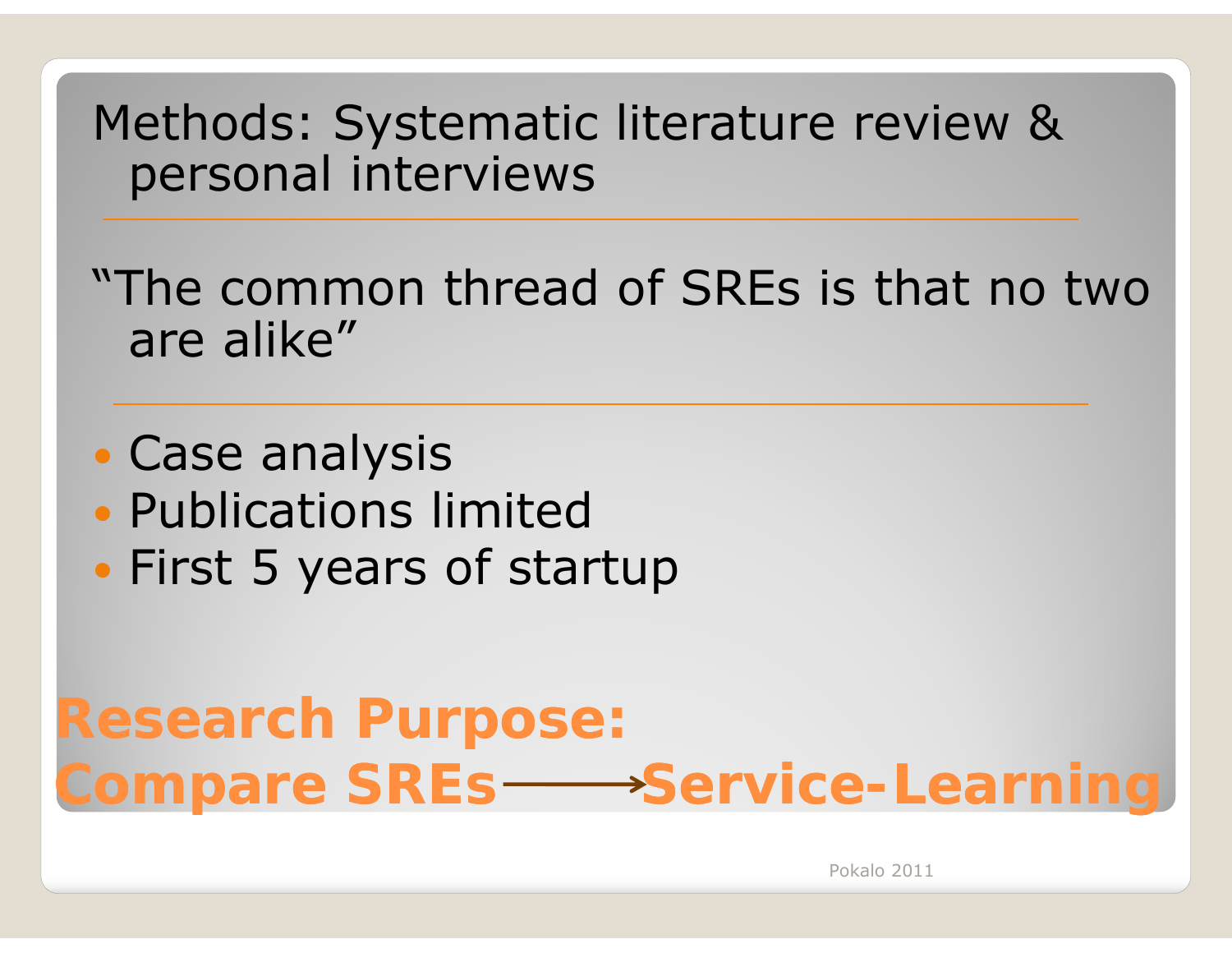- Psychological ownership
- Student learning, satisfaction
- Higher quality work
- Future careers
- Service to others
- Greater community outreach
- Positive recognition to university
- Cultural awareness
- Leadership
- Empathy
- Compassion
- Pro-action
- Communications
- Critical thinking
- Community engagement

## **Student-Run Enterprise Outcomes** from the Literature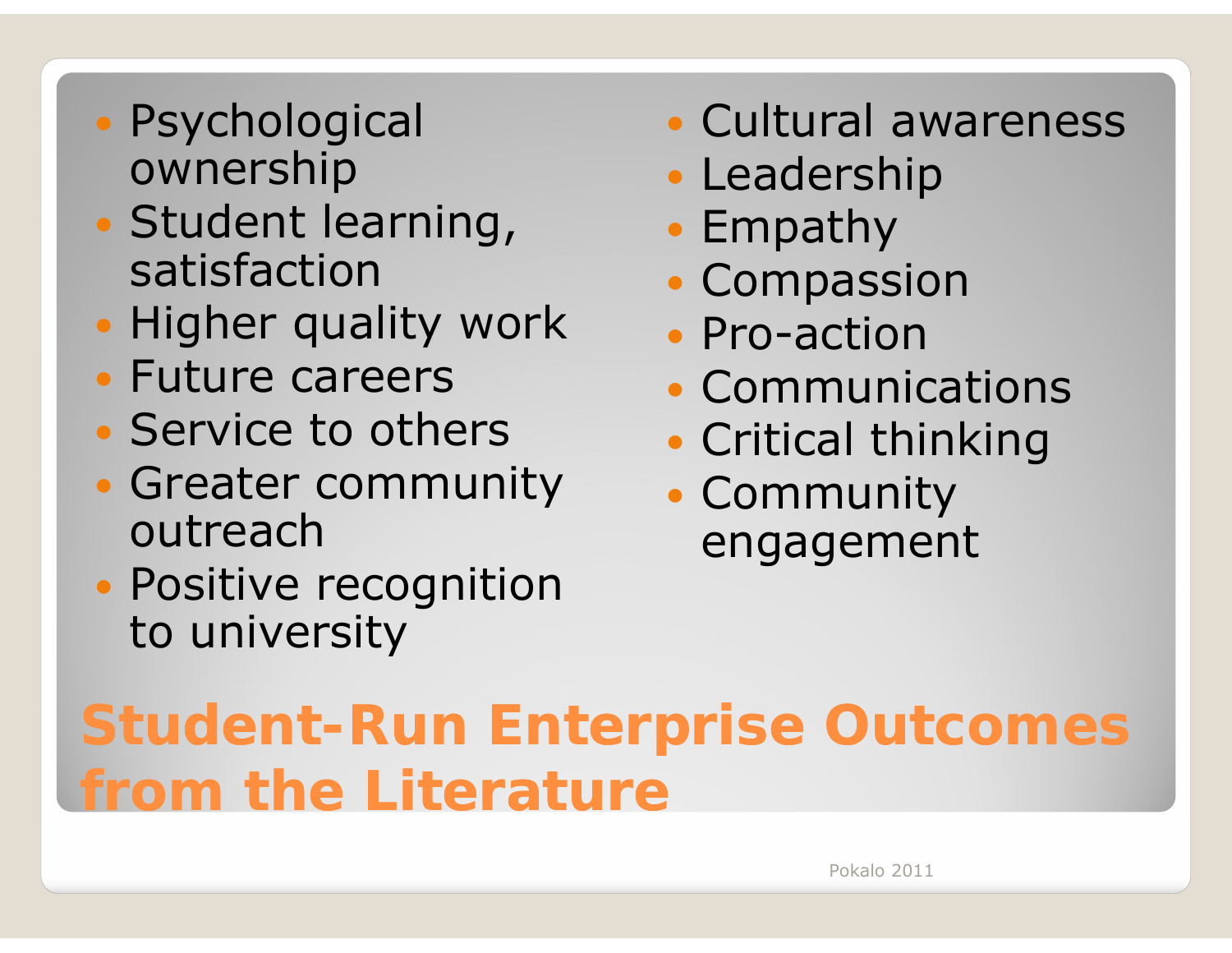

## **Service-Learning: Balancing Learning and Service Outcomes**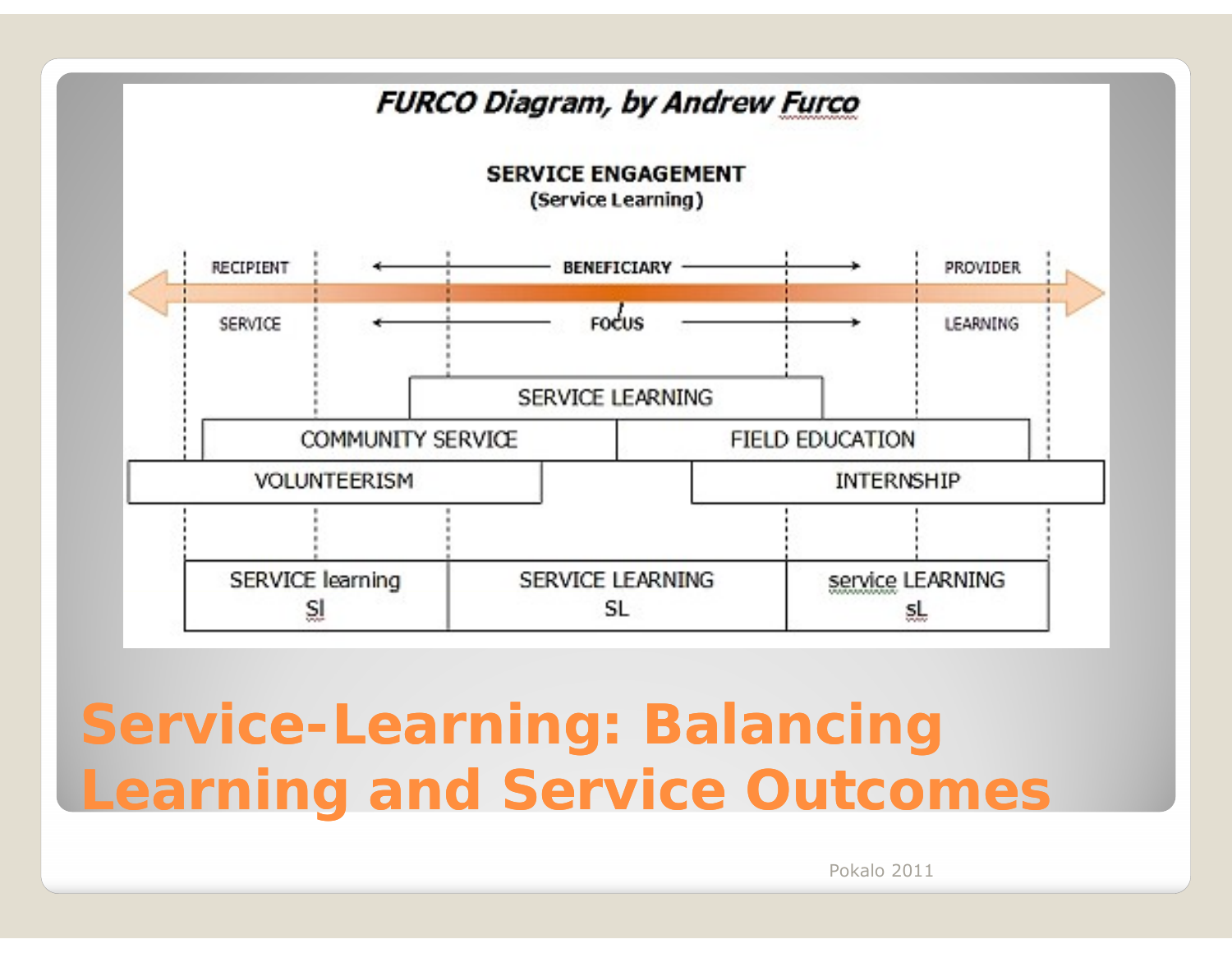

### **Student Student-Led**



- Little/no financial support
- Student customers
- No academic affiliation

Purpose: Earn students money/experience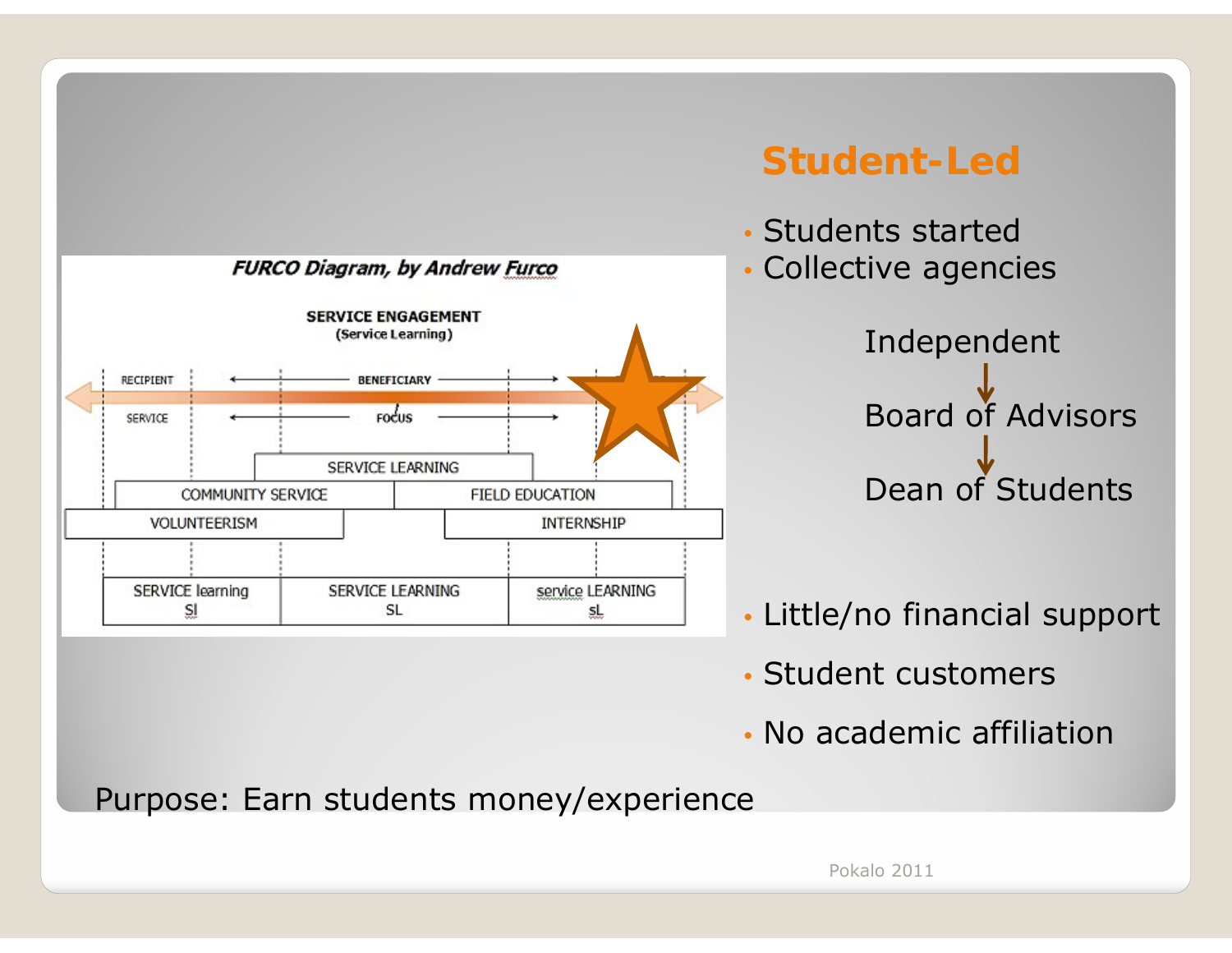

### **Instructor Instructor-Led**

- Content analysis = **Success**
- Instructor runs interference
- Structures instructordesigned
	- Deliverables, learning outcomes pre-determined

Students servicedeliverers

• Limited Stakes

Purpose: Apply course knowledge to real-life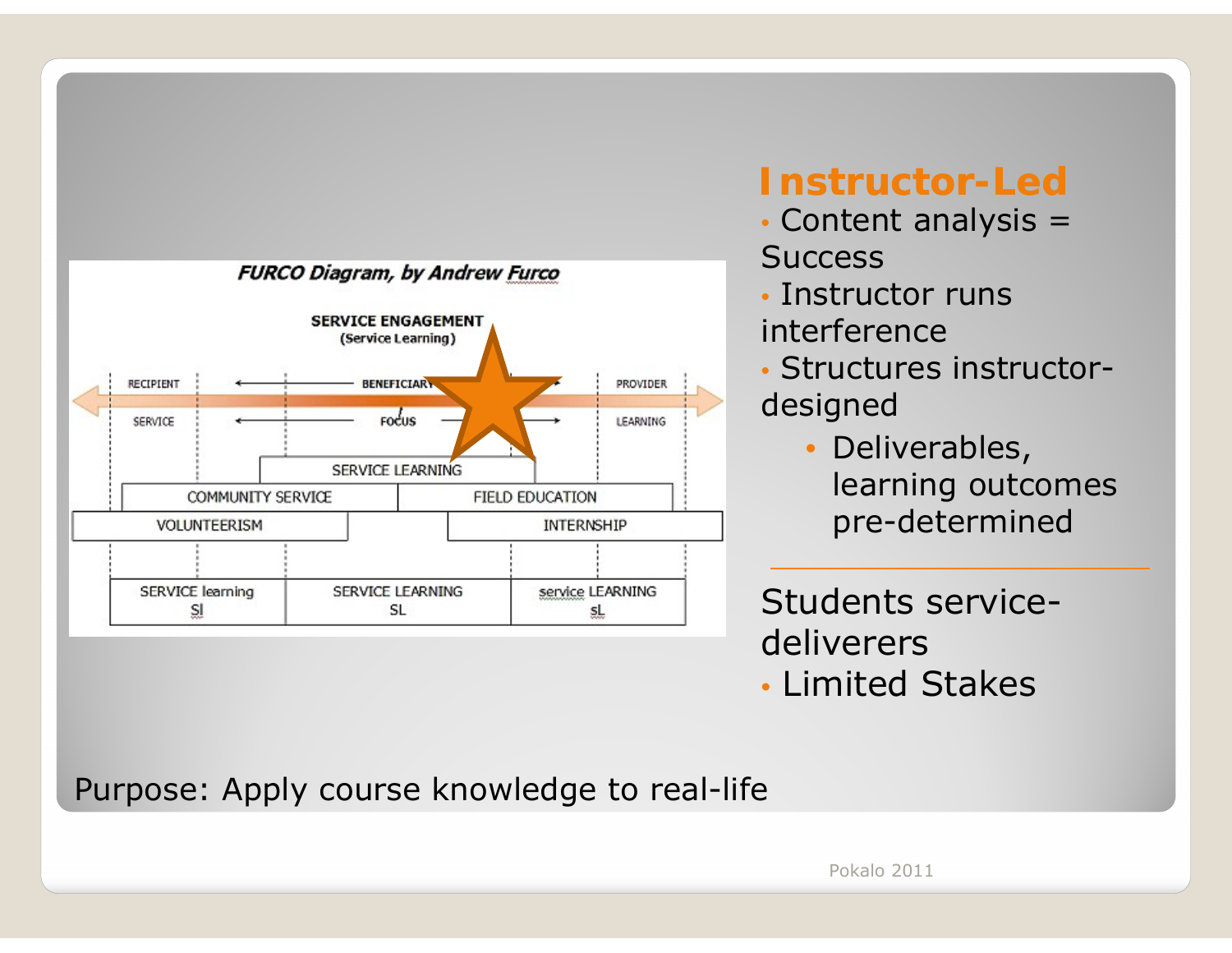

### **Hybrid**

• Cooperative learning

• Public/private partnerships

Students consultants/ service deliverersAutonomy

Participatory research

Instructors knowledge resourceJIT learning

Purpose: Reciprocal Learning<br>Continued exposure

Succession planning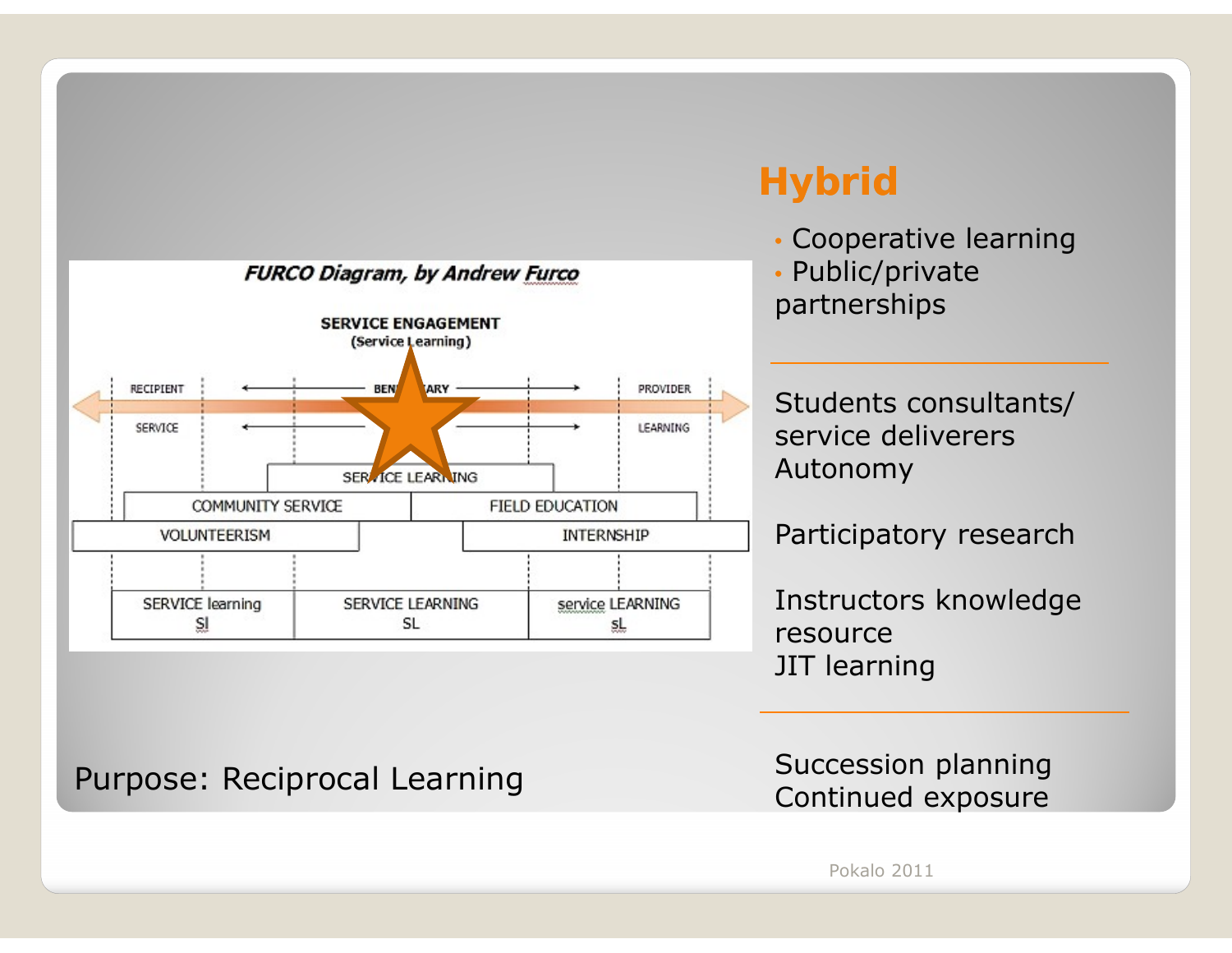### **Best Practices Challenges**

- Flexibility
- $\bullet$ • Planning, planning, planning!
- $\bullet$  Departmental buy-in
	- Dedicate staff-time
	- Grants
- $\bullet$ • Participation of other groups
- $\bullet$ • Teach delegation

- Administrative concerns:
	- Lack of awareness
	- Resource acquisition
- $\bullet$  Faculty concerns:
	- S-L/SREs take more time; implementation difficult
	- Role of instructor?
- Student concerns:
	- Fickle, lack initiative

# **SRE in the Curriculum: Best Practices**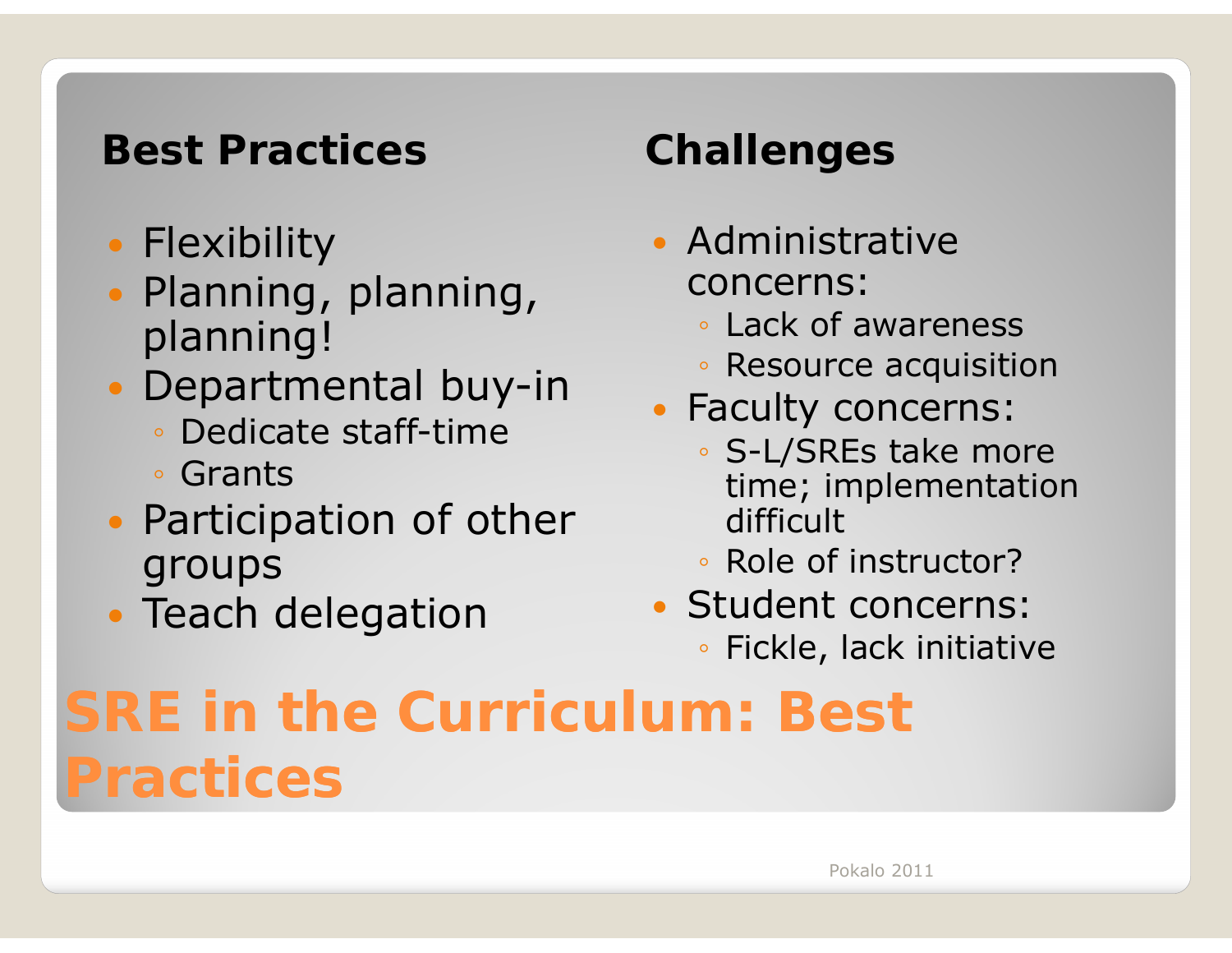- Transdisciplinary collaboration
- Evaluation systems
- SRE Effectiveness over time
- Demographic variables + SRE participation
- $\bullet$  $\bullet$  SRE participation + personal/career path
- $\bullet$ Sustainable or long-term models

# **Further Research**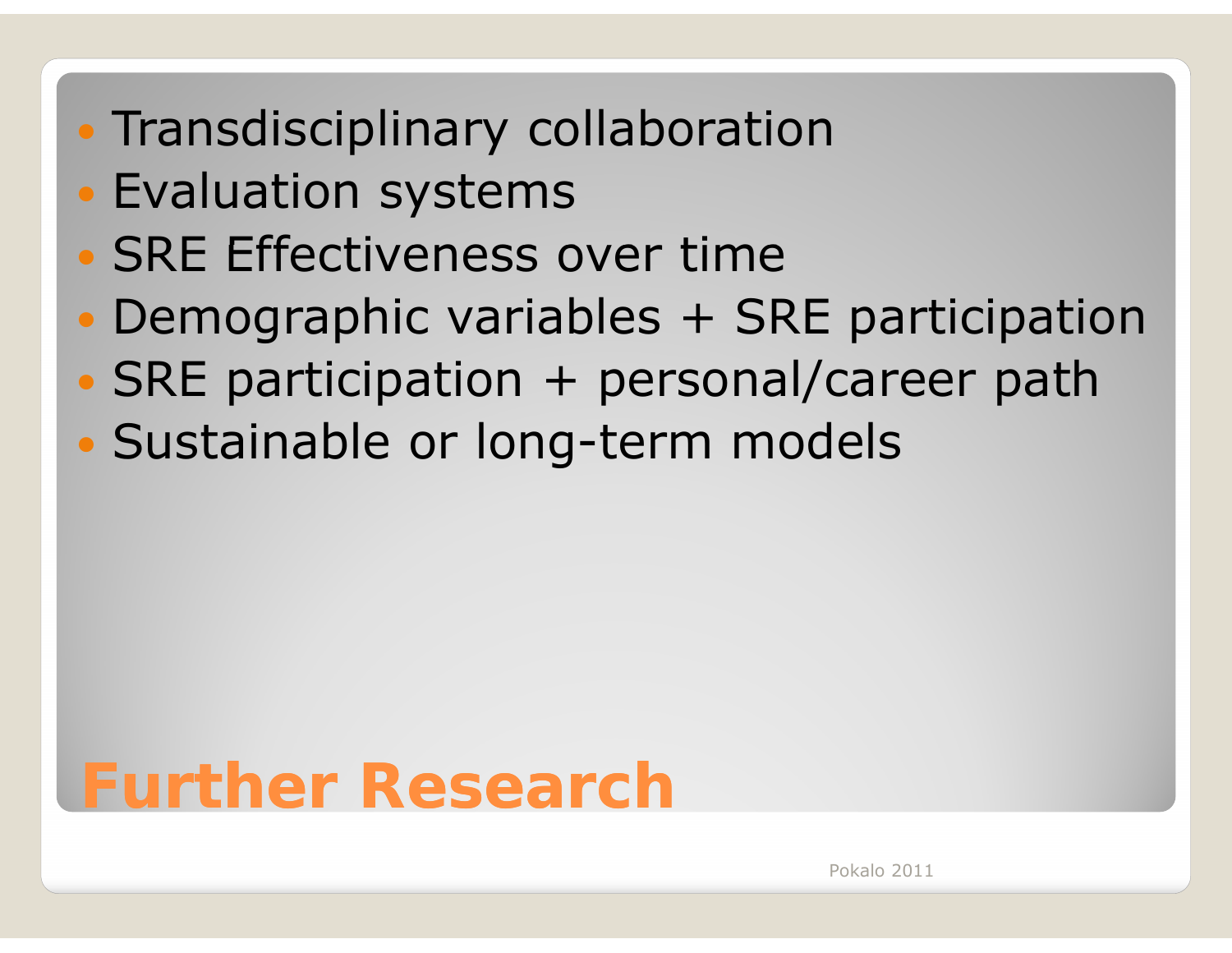

# **Growing Vermont: Evolution**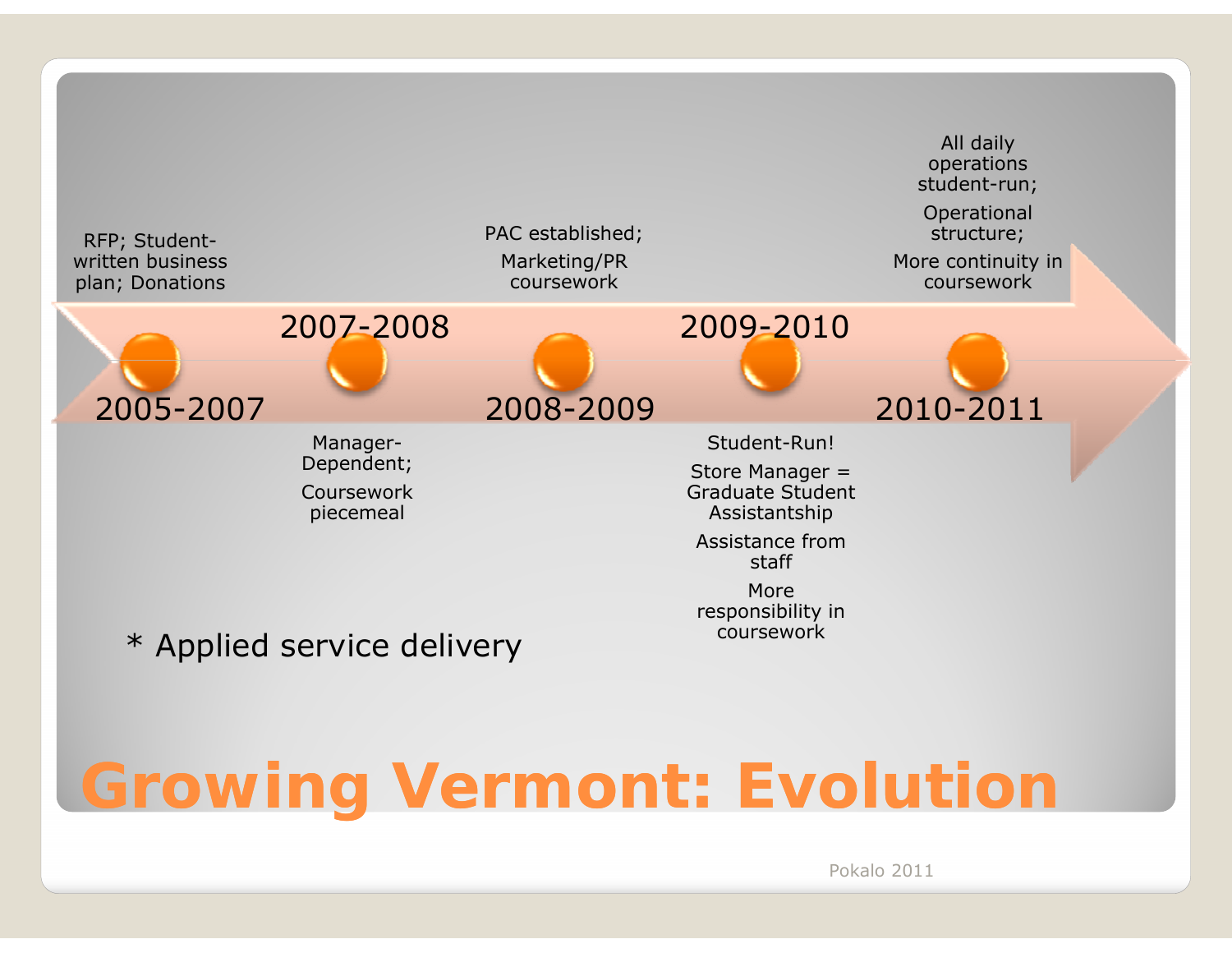

### **R fl ti B id i St Reflection: Bridging Store <sup>+</sup> Educational Content**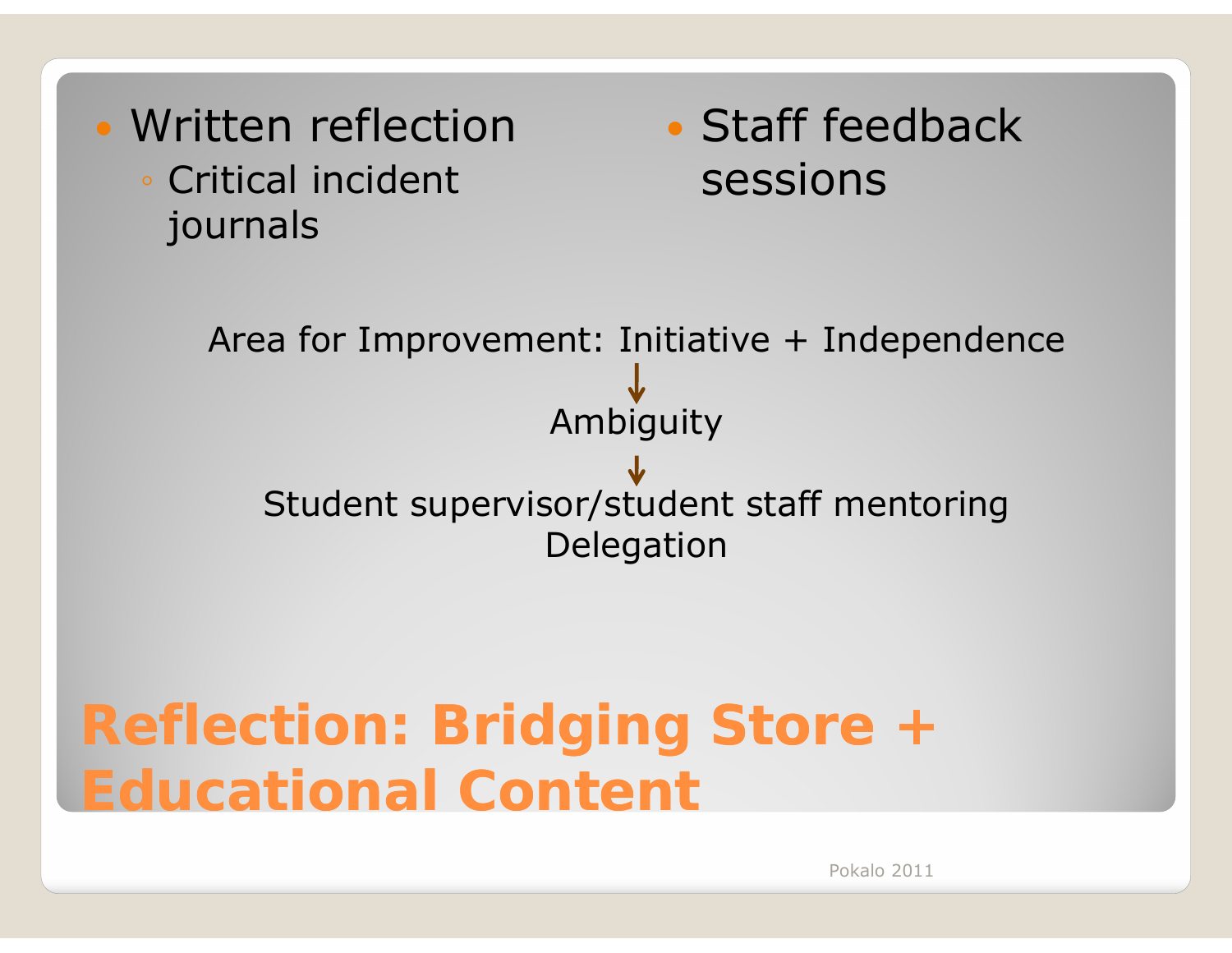- Communication
	- Identity crisis
		- Campus awareness
	- Operational systems
- $\bullet$  Departmental Buy-in
	- $\,\circ\,$  Students not concerned
	- Admin: "why do you want to run a retail store?"

### **Challenges Growth Opportunities**

- Establish Advisory Board
- $\bullet$ • Repeated reflective experiences; • Students not concerned coursework put to use
	- Education campaign

### **Lessons Learned**